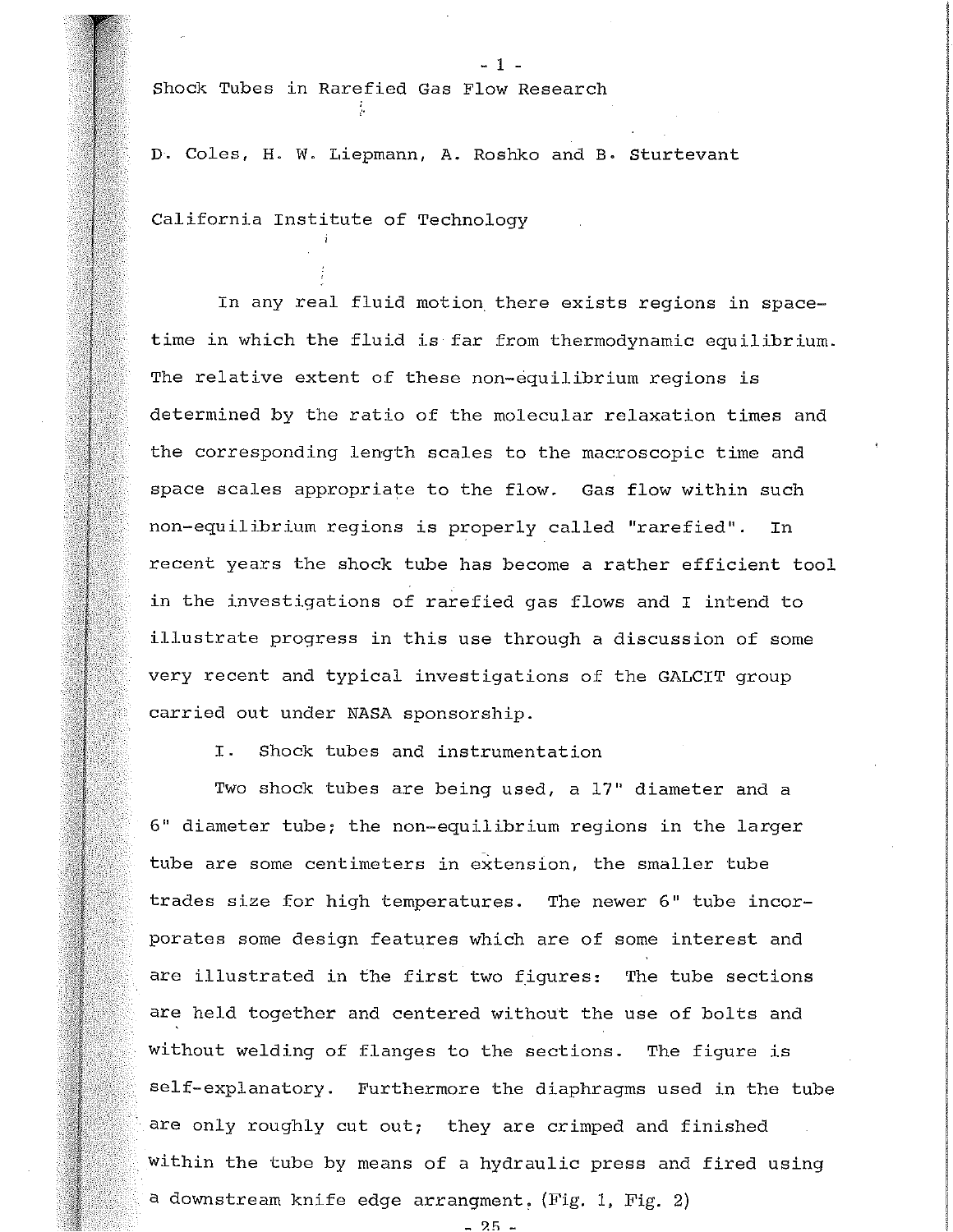The experiments are carried out using the usual heat gauges, the fast pressure gauge of Baganoff, a new, very much improved, electron beam densitometer, Sturtevant's fast mass spectrometer and a limited amount of optical and spectroscopic instrumentation.

 $\mathbf{\hat{I}}$ 

c

 $\mathbf{r}$ 

j

á.

I

Ś

 $\ddagger$ 

 $\widetilde{\text{r}}$ 

ŋ.

 $\mathbf{r}$ 

t

 $\mathsf C$ 

 $\mathbf{r}$ 

j

i.

n

Þ

ã

 $\mathbf{r}$ 

ť.

n

Ë.

£.

II. The "tail" of the shock

The first example of work in progress concerns the detailed density distribution within the shock wave in a monatomic gas. Our former numerical computations of the Krook model showed the existence of an extensive precursor at high Mach numbers. Recent' theoretical work of Narasimha (Ref. 1) has clarified the physical reason for its existence and shown the relation to earlier work of Liubarskii (Ref. 2) There is no doubt that this "tail", or better precursor, is a necessary, important and quite interesting feature of the shock waves: Briefly, the temperature ratio across the shock increases with Mach number without bound while the velocity and density ratio. are bounded. Consequently there are more very fast molecules downstream of the shock than upstream, these fast molecules have long mean free paths and diffuse forward. Except for some recent hot wire observations of Broadwell (Ref. 3) who studied the shock in front of a cylinder in rarefied flow, the precursor has not been demonstrated experimentally. To find it experimentally in the density distribution requires great accuracy and the corresponding measurements are 'only now in progress. The figures show the improved densitometer traces (obtained by B. Schmidt) from which we hope the precursor will be demonstrated. In particular Fig. 3 shows the resolution of these recent densitometer traces. Within this kind of

- 26 -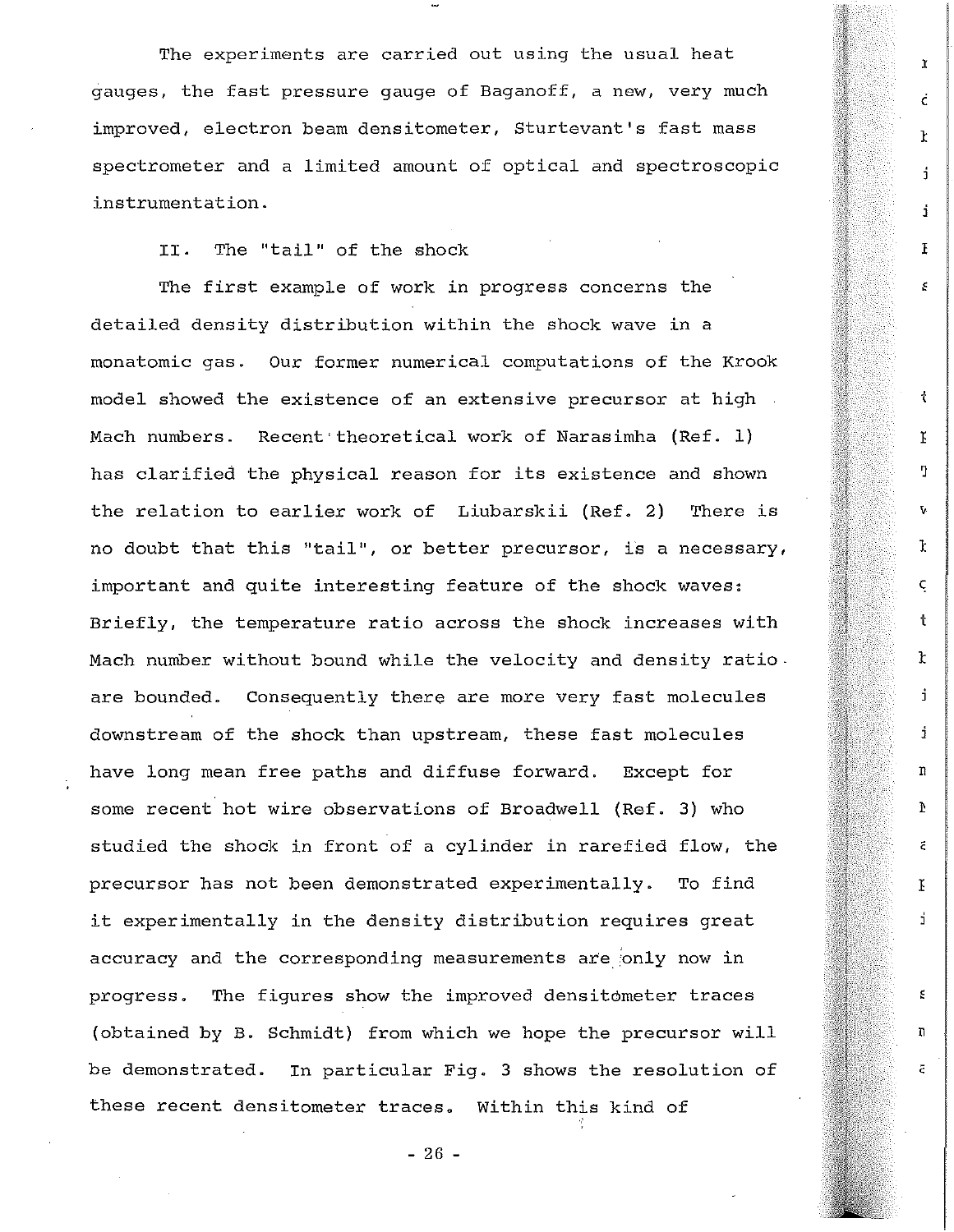resolution any lack of non-uniform flow behind the shock wave, due to wall boundary layer effects, etc., shows up and has to be corrected out. Unfortunately these boundary layer effects increase with increasing Mach number and decreasing pressure, i.e., in the same direction as the precursor effect itself. Figs. 4, 5 illustrate the slow increase in density behind a shock at low pressure levels.

III. Shock reflection

The development of fast heat gauges and in particular the fast pressure gauge makes feasible studies of the detailed processes in the reflection of shock waves from solid walls. The reflection of a shock wave of finite thickness from a real wall is an intriguing problem. Experimentally one can measure both the heat flow and the stress distribution history, quantities which should be much more sensitive indicators of the appropriate kinetic model than, say, the density distribution of a propagating shock wave. Theoretically the problem is very much harder than the simple propagating shock since it involves always two independent variables. A set of measurements has been made by J. Smith (Ref. 4) and compared with Navier-Stokes computations of J. Petty (Ref. 5). As expected, agreement between Navier-Stokes theory and experiments becomes poor already at quite low Mach numbers. This is illustrated in Figs. 6 and 7.

This work as well as the earlier shock trajectory studies of Sturtevant and Slachmuylders can be extended into many directions including an overall study of surface interaction effects.

- 27 -

,,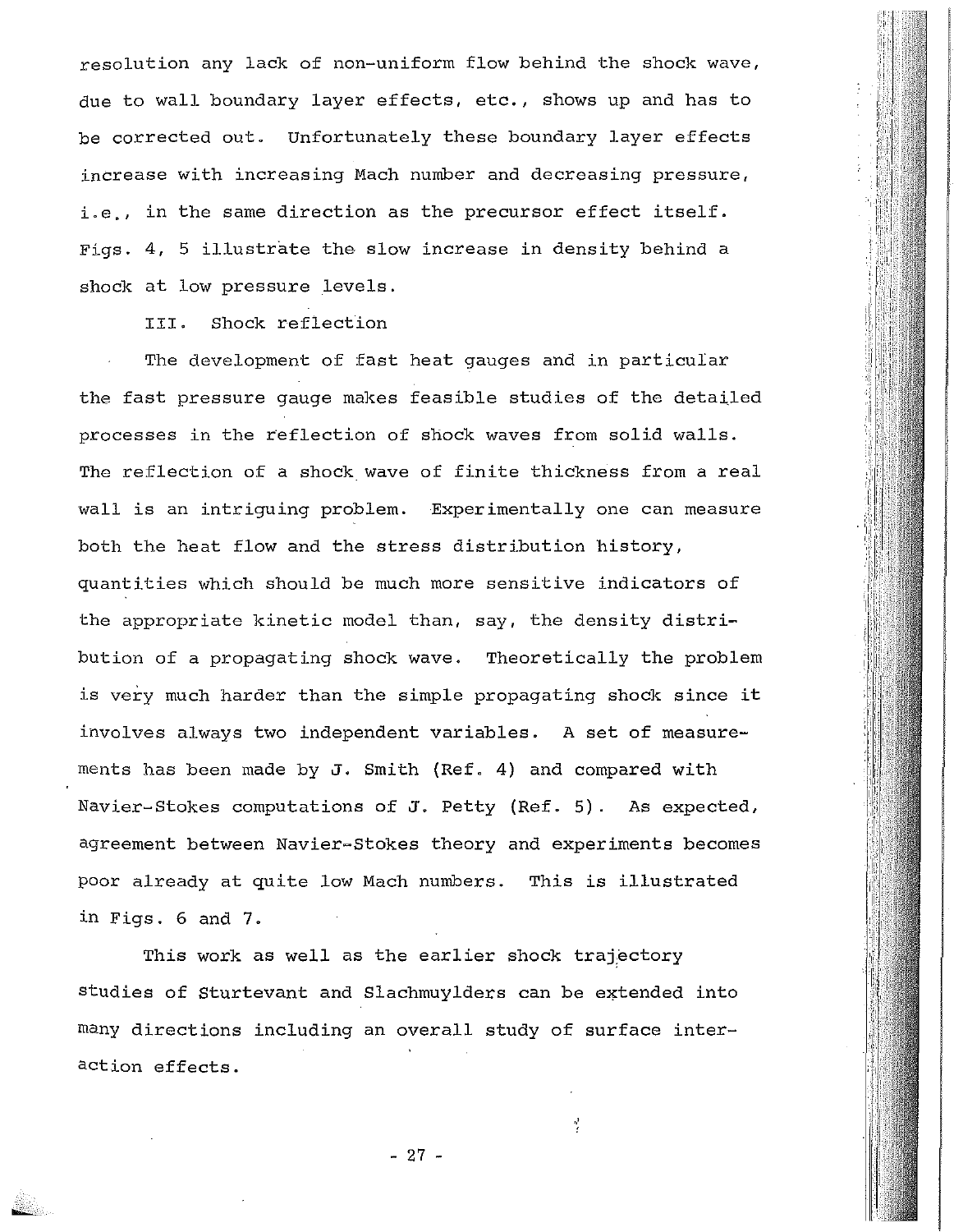IV. Mass spectroscopic studies of argon ionization

t

s

b

i

p

i

s

c

t

i

i

i

r.

 $\pmb{\chi}$ 

t

 $\epsilon$ 

Ť.

 $\epsilon$ 

ĉ

Ċ

1

Ions effusing through orifices in the tube end wall are sampled with a fast Nier-type mass spectrometer (Fig. 8). The time history of a specific component can be followed for times of the order of a 50  $\mu$  sec or more, e.g., Fig. 9. This method is extremely promising provided a realistic interpretation of the sampling process can be given. The argon ionization in the presence of impurity atoms, primarily hydrogen, have been used as a test case. Reproducible and internally consistent results have been obtained: The activation energies of A and H have been measured as  $12.4 + 0.7$  ev and  $9.4 + 1.1$  ev respectively. Both values agree with the energy, corresponding to the first excited level and are thus consistent with previous measurements for A (B. Sturtevant and C. Wang, Ref. 6 (to be published)) •

The impurity effect appears consequently to be due to a large cross section rather than due to a low activation energy. In any case the results give us confidence that the sampling process can be handled satisfactorily The way the sampling process is handled is illustrated in Fig. 10: the ions and electrons diffuse by ambipolar diffusion into the growing thermal layer until the sink effect of the orifice becomes predominant. Consequently the process is much like the diffusion in the Langmuir probe problem.

The impurity level in the shock tubes is still uncomfortably high. While the leak rate has been rendered negligible, the tubes cannot be baked out at present and hence adsorbed gases, in particular water vapor, are responsible for the background impurities. Here lies no doubt a future

- 28 -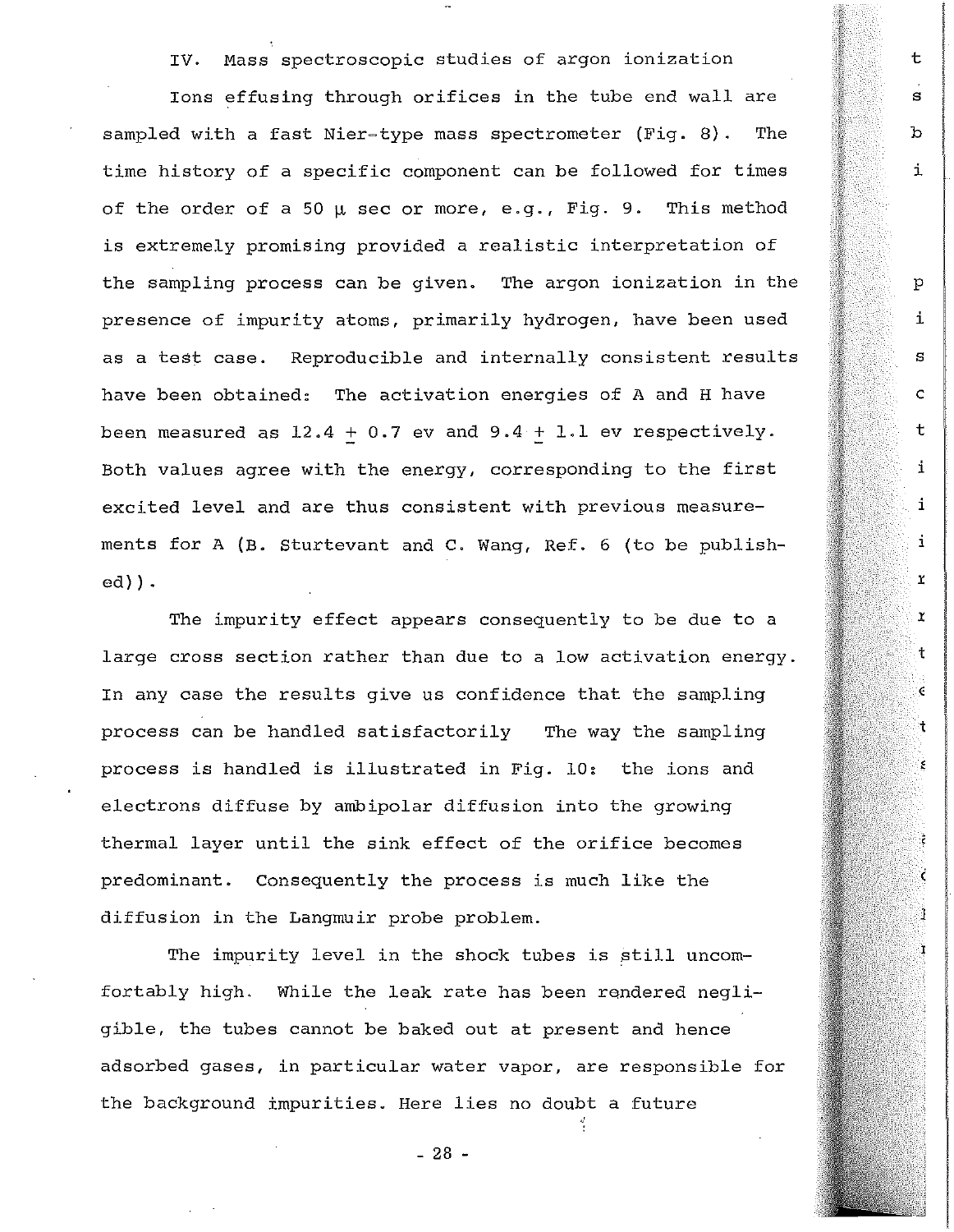technical development in shock tube design which is quite straight-forward in principle but sometimes hard to apply. To bake a 17" shock tube of nearly 90' length in a laboratory is a rather uncomfortable idea!

v. Xenon ionization relaxation at high temperatures

The last sample problem concerns the use of end wall pressure-history measurements applied to a study of the xenon ionization. The ionization in xenon proceeds in its final stage so rapidly that the overall structure of the shock contains two quite distinct elements: A shock wave connecting the initial and a "frozen" final state followed by an ionization "front" through which the final equilibrium state is reached. The density and temperature jumps through the ionization front are large, the pressure change small. The reflected shock interacts with the ionization front and the reflected interaction waves influence the pressure history at the wall. Consequently an intelligent interpretation of the end wall time history permits the simultaneous measurement of the relaxation time both behind the incoming and reflected shock waves. The results are illustrated in the last figures.

Fig. 11 shows the construction of an  $x$ , t diagram from an interpretation of the wall pressure history. Fig. 12 demonstrates the relaxation time measurements. A following paper by J. Smith will contain all details of the measurements and their interpretation.

- 29 -

--·---~--""'--'----

-, \_\_\_\_\_\_ \_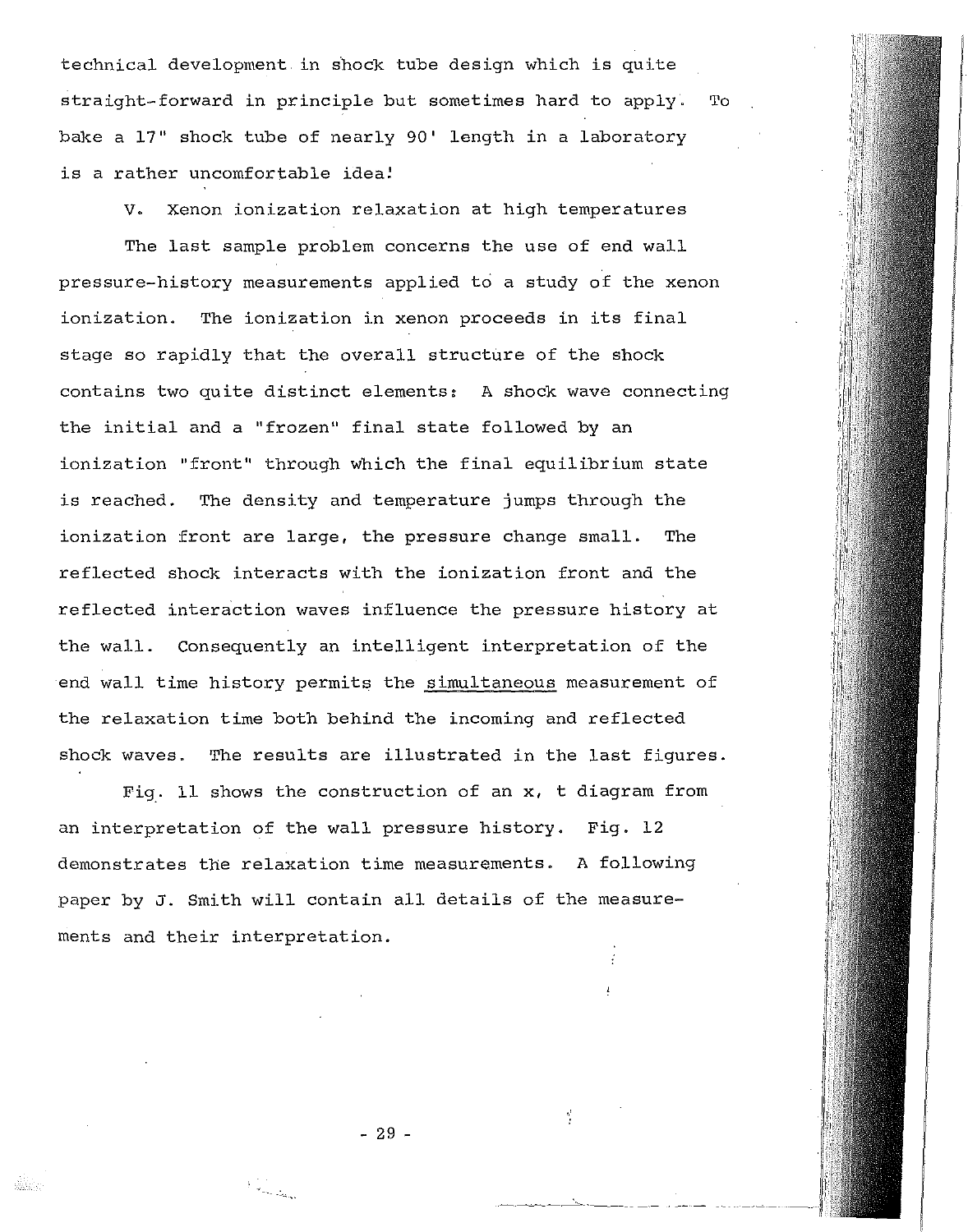## References

co

AN

cc

AJ\

- u -

- 1. Narasimha, R., Asymptotic Solutions for the Distribution Function in Nonequilibrium Flows. I. The Weak Shock as and Illustration, J. Fluid Mech. (to appear).
- 2. Liubarskii, G. Ya., Soviet Physics-JETP 13 (1961) 740.
- 3. Broadwell, James E., Private Communication; see also Broadwell, James E., and Rungaldier, Harold, Proc. 5th Intl. Sym. on Rarefied Gas Dynamics, c. L. Brundin, ed., Academic Press, New York, 1967.
- 4. Smith, J. A., and Baganoff, D., Measurements of Normal Stress and Heat Flux within a Reflecting Shock Wave, APS Bulletin, June 1966, p. 618.
- 5. Petty, James s., Reflection of a Plane Shock Wave from a Normal Isothermal Wall, APS Bulletin, June 1966, p. 618.
- 6. Sturtevant, B., and Wang, c. P., Mass Spectrometric Studies of Impurity Ionization in Shock-Heated Argon, AGARD 28th Propulsion and Energetics Panel Meeting on Recent Advances in Aerothermochemistry, May 16-20, 1966, Oslo, Norway.

## Discussion

- COMMENT by W. Low: With respect to the first part of Prof. Liepman's paper on experimental evidence of precursors, I have the following comment. When you investigate the microwave attenuation as a function of time under reasonable high resolution and fair sensitivity you can notice a long tail. This may be caused by the free high energy electrons associated with such a precursor.
- ANSWER: The precursor I discussed in the talk is composed of high energy neutrals. For low electron concentration similar effects are expected since the interaction potential for electrons is very soft.
- COMMENT by 0. Laporte: How did you see the shock? This must have been the frozen shock,
- ANSWER: Strictly speaking the "shock" contains a sharp pressure front followed at some distance by an ionization front across which the pressure hardly changes, but density and temperature rise and drop respectively. I often referred only to the pressure front as the "shock" during the talk.

...

 $\cdots$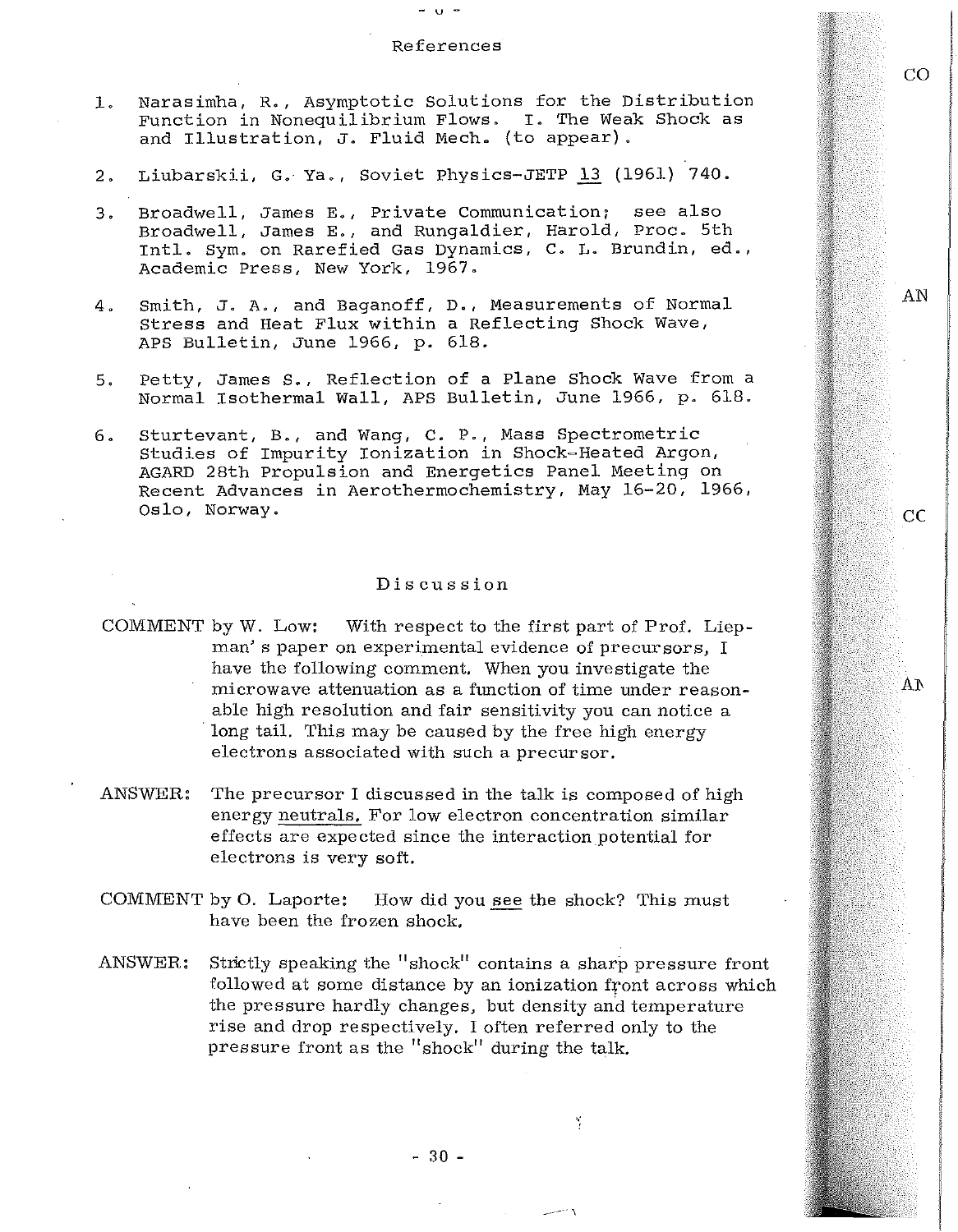COMMENT by A. Frohn: In my measurements of the density distribution in argon shock waves  $1/2$ , I was able to detect density changes in front of the shock wave of  $1\%$  of the density behind the shock wave. But we found no density increase ahead of the shock wave. These measurements were in the Mach number range  $1, 6 \text{ M}_2$  9.  $M_{c}$ 

> 1) A. Frohn, Forschung, Febr. (1966) 2) Schultz-Grunow and A. Frohn, Symposion on Rarefied Gas Dynamics (1964).

ANSWER: I do not believe that it is possible at comparatively low Mach-numbers to detect the "tail" if the flow behind the shock is disturbed as it will be by the boundary layer. Furthermore even in front there must exist a small but possibly significant boundary-layer or rather wall-viscous or transversal effect because the front of the shock cannot intersect the wall without a transverse precursor. So I believe that the accuracy of your measurements of the shock structure proper is less than you estimate.

COMMENT by A. K. Oppenheim: The enterprising study presented in this paper raises a number of questions; I shall limit myself to only two:

> 1) How do you account for the difference between the experimental and theoretical pressure disturbance. 2) Why optical measurements have not been resorted-yet, and what program of study do you have in this respect.

ANSWER: 1) the  $p_{xx}$  disturbance shown refers to the measured force at the wall and contains besides the thermodynamic pressure the normal viscous stress which is not necessarily given by the Navier-Stokes theory. In fact the point of the measurement is precisely the difference between the real stress and the one predicted by. the Chapman-Enskop procedure. 2) Like everybody else we are developing Laser-optics for use in shock tubes but have not yet obtained any significant results worth reporting.

- 31 -

 $\frac{1}{2}$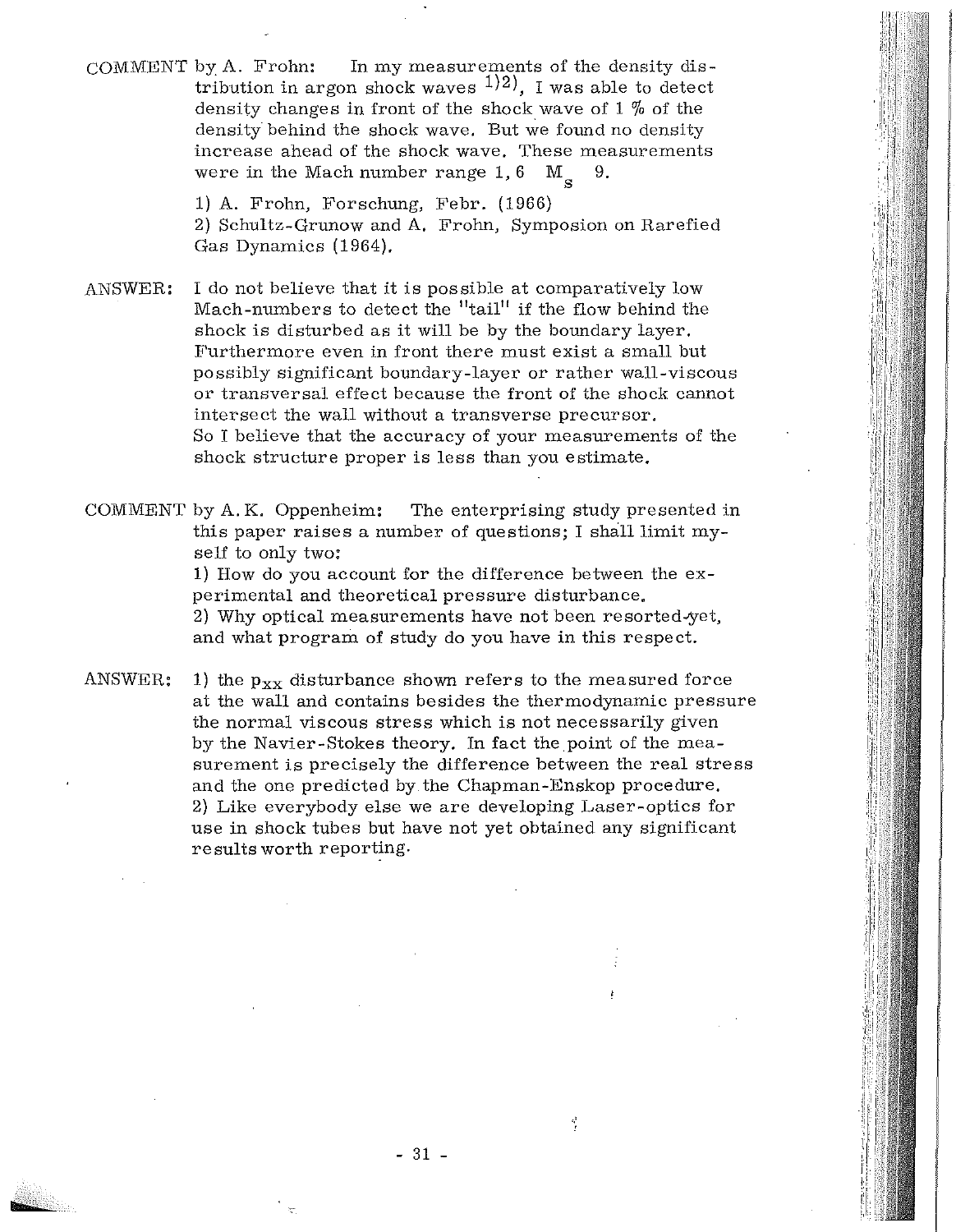

 $\gamma$ 

 $\tilde{\boldsymbol{\beta}}$ 

 $\frac{1}{2\sqrt{2}}\frac{1}{2}$  .

SF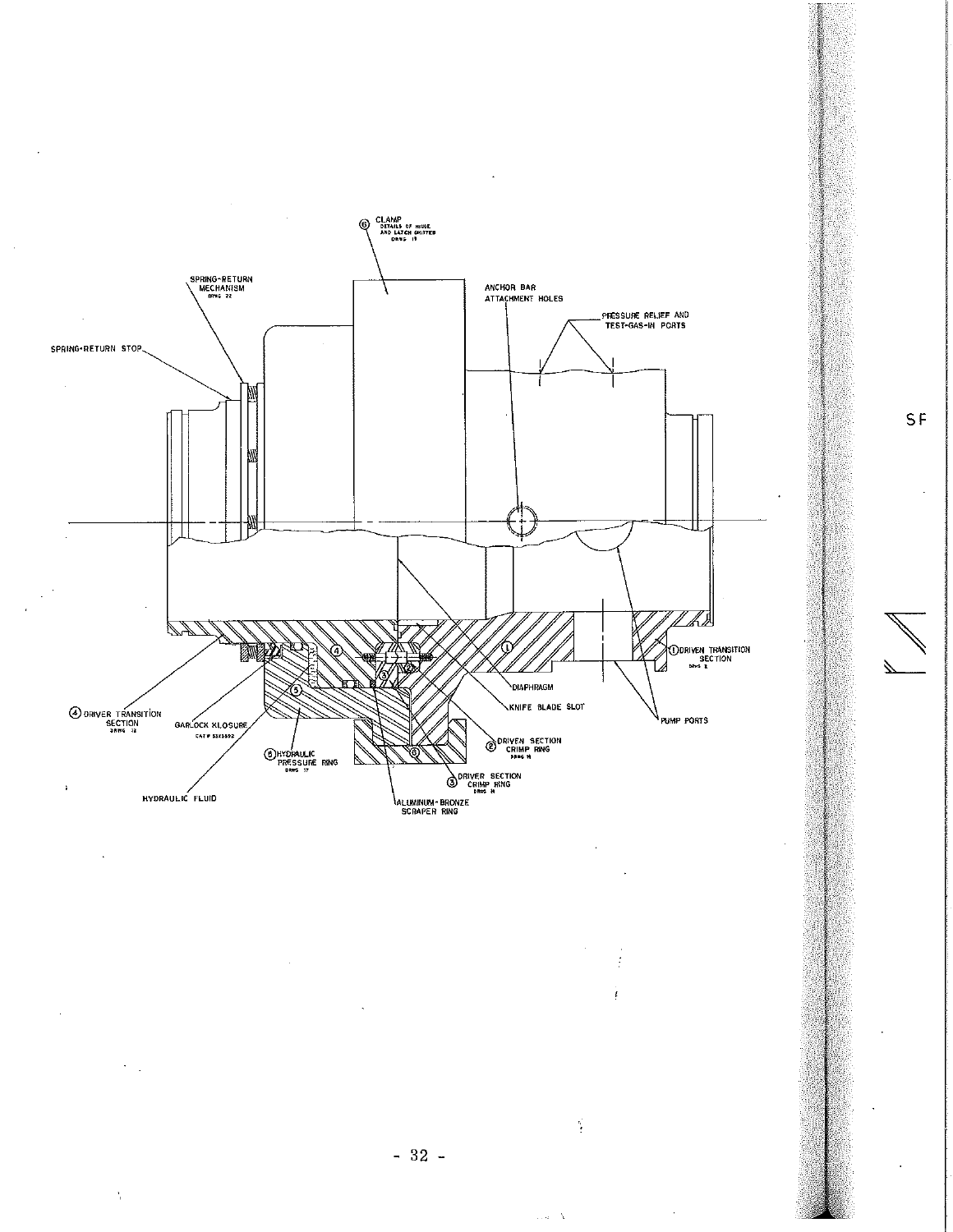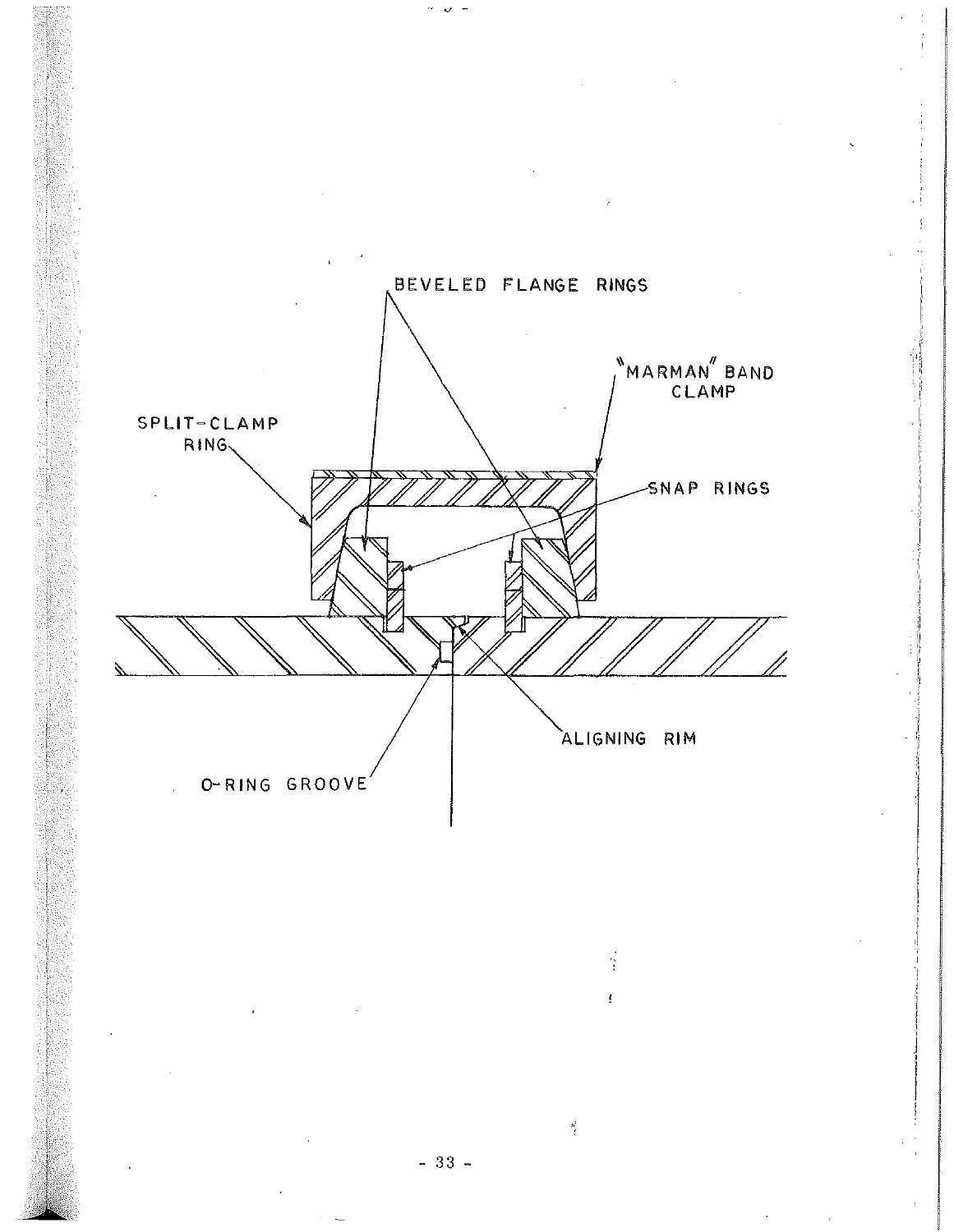

$$
\begin{aligned}\n\text{ARGON:} \quad & p_1 = 15 \, \mu \\
& M_s = 4.03 \quad 2 \, \mu s / \text{div}\n\end{aligned}
$$

 $\overline{\phantom{a}}$ 

 $\bar{\phantom{a}}$ 

 $\frac{1}{2}$ 

 $\frac{\eta'}{t}$ 

 $\omega$  and  $\Delta$ 



$$
MRGON: \n\begin{aligned}\n&P_1 = 15 \mu \\
M_S = 4.03 \quad 5 \mu s / \text{div}\n\end{aligned}
$$

 $\mathcal{I}$ an<br>Kalenda **erri** n van die see van die volle van die volle van die van die van die van die van die van die van die van die van <br>Die van die van die van die van die van die van die van die van die van die van die van die van die van die va mm m TAT ne e p **Marit** 精神<br>取締無 Ŧ S  $2<sub>i</sub>$  $\mathcal{A}^{\mathcal{A}}$ 

$$
ARGON: \n\begin{aligned}\n& p_1 = 50 \, \mu \\
& M_s = 3.89 \quad 1.6 \, \mu s / \text{div}\n\end{aligned}
$$

 $_{\rm Fig.~5}$ 

 $Fig. 3$ 

$$
\begin{array}{cccc}\n\frac{1}{2} & \frac{1}{2} & \frac{1}{2} & \frac{1}{2} \\
& \frac{1}{2} & \frac{1}{2} & \frac{1}{2} \\
& \frac{1}{2} & \frac{1}{2} & \frac{1}{2} \\
& \frac{1}{2} & \frac{1}{2} & \frac{1}{2} \\
& \frac{1}{2} & \frac{1}{2} & \frac{1}{2} \\
& \frac{1}{2} & \frac{1}{2} & \frac{1}{2} \\
& \frac{1}{2} & \frac{1}{2} & \frac{1}{2} \\
& \frac{1}{2} & \frac{1}{2} & \frac{1}{2} \\
& \frac{1}{2} & \frac{1}{2} & \frac{1}{2} \\
& \frac{1}{2} & \frac{1}{2} & \frac{1}{2} \\
& \frac{1}{2} & \frac{1}{2} & \frac{1}{2} \\
& \frac{1}{2} & \frac{1}{2} & \frac{1}{2} \\
& \frac{1}{2} & \frac{1}{2} & \frac{1}{2} & \frac{1}{2} \\
& \frac{1}{2} & \frac{1}{2} & \frac{1}{2} & \frac{1}{2} \\
& \frac{1}{2} & \frac{1}{2} & \frac{1}{2} & \frac{1}{2} \\
& \frac{1}{2} & \frac{1}{2} & \frac{1}{2} & \frac{1}{2} \\
& \frac{1}{2} & \frac{1}{2} & \frac{1}{2} & \frac{1}{2} \\
& \frac{1}{2} & \frac{1}{2} & \frac{1}{2} & \frac{1}{2} \\
& \frac{1}{2} & \frac{1}{2} & \frac{1}{2} & \frac{1}{2} \\
& \frac{1}{2} & \frac{1}{2} & \frac{1}{2} & \frac{1}{2} \\
& \frac{1}{2} & \frac{1}{2} & \frac{1}{2} & \frac{1}{2} \\
& \frac{1}{2} & \frac{1}{2} & \frac{1}{2} & \frac{1}{2} \\
& \frac{1}{2} & \frac{1}{2} & \frac{1}{2} & \frac{1}{2} \\
& \frac{1}{2} & \frac{1}{2} & \frac{1}{2} & \frac{1}{2} \\
& \frac{1}{2} & \frac{1}{2} & \frac{1}{2} & \frac{1}{2} \\
& \frac{1}{2} & \frac{1}{2}
$$

 $-34-$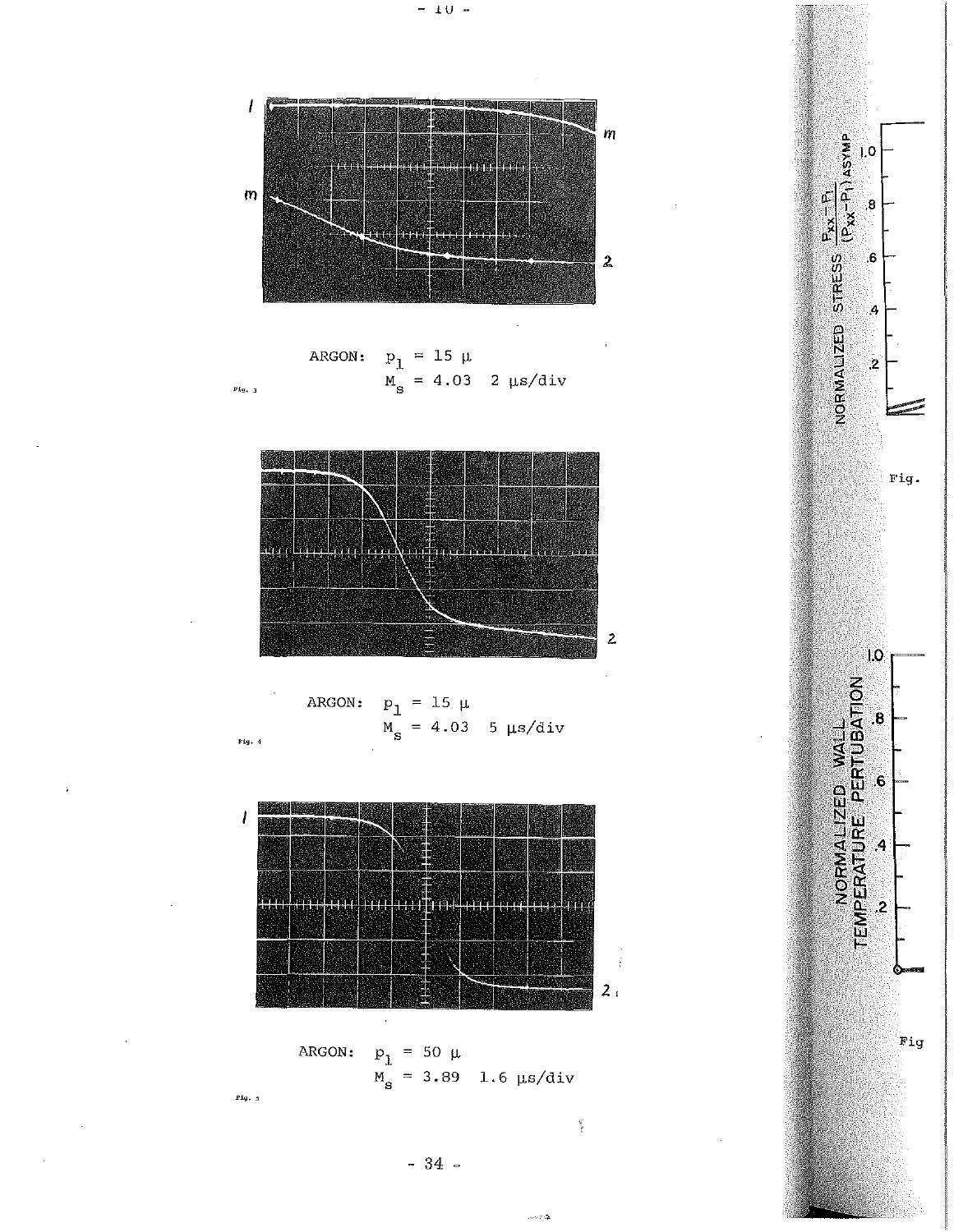

 $\pm$   $\pm$ 



 $-35 -$ 

 $\frac{\partial^2}{\partial t^2}$ 

山<br>県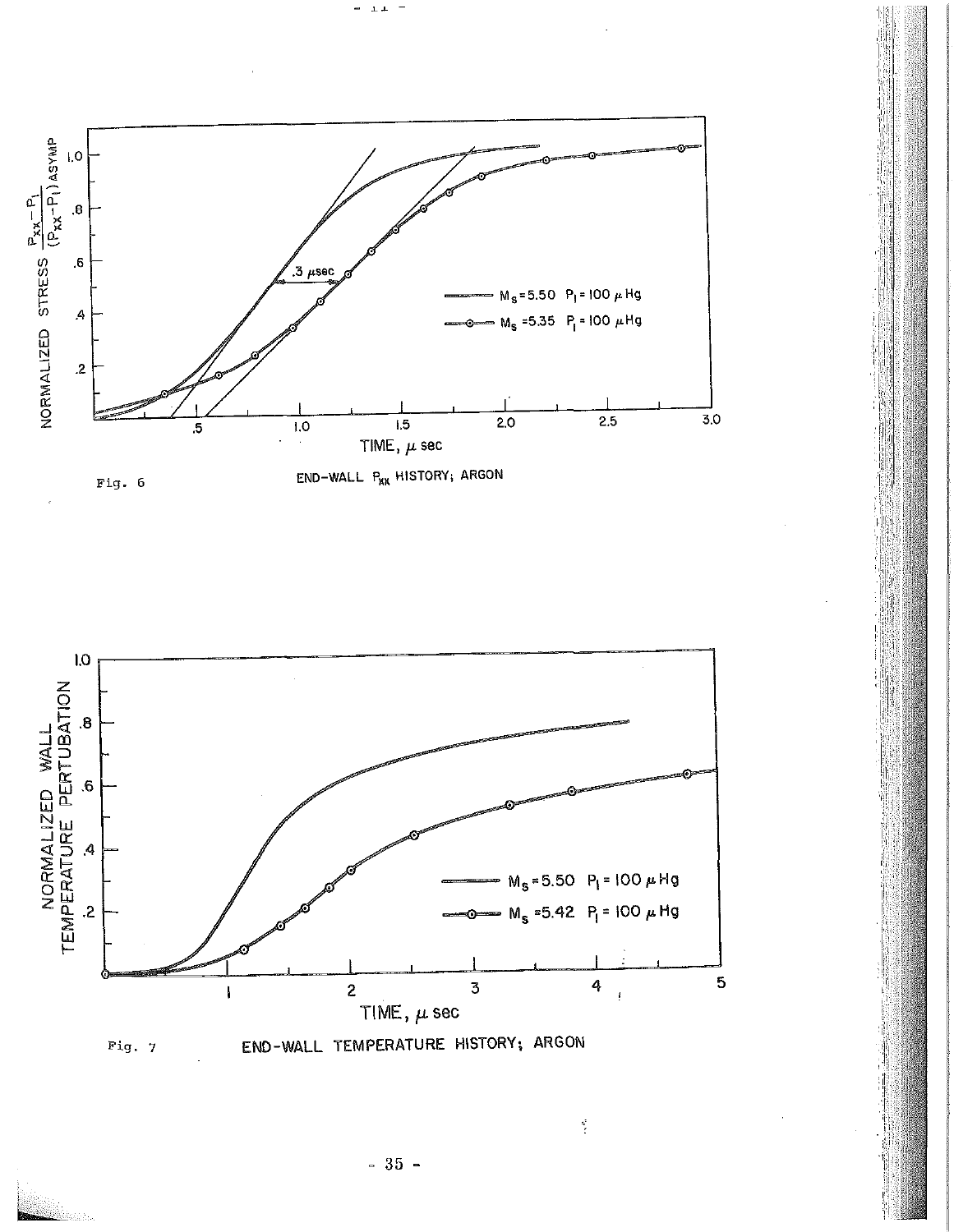

 $\frac{1}{(1+1)^{n}}$ 

Ñ

 $\mathbf{I}$  $96$  $\mathbf{I}$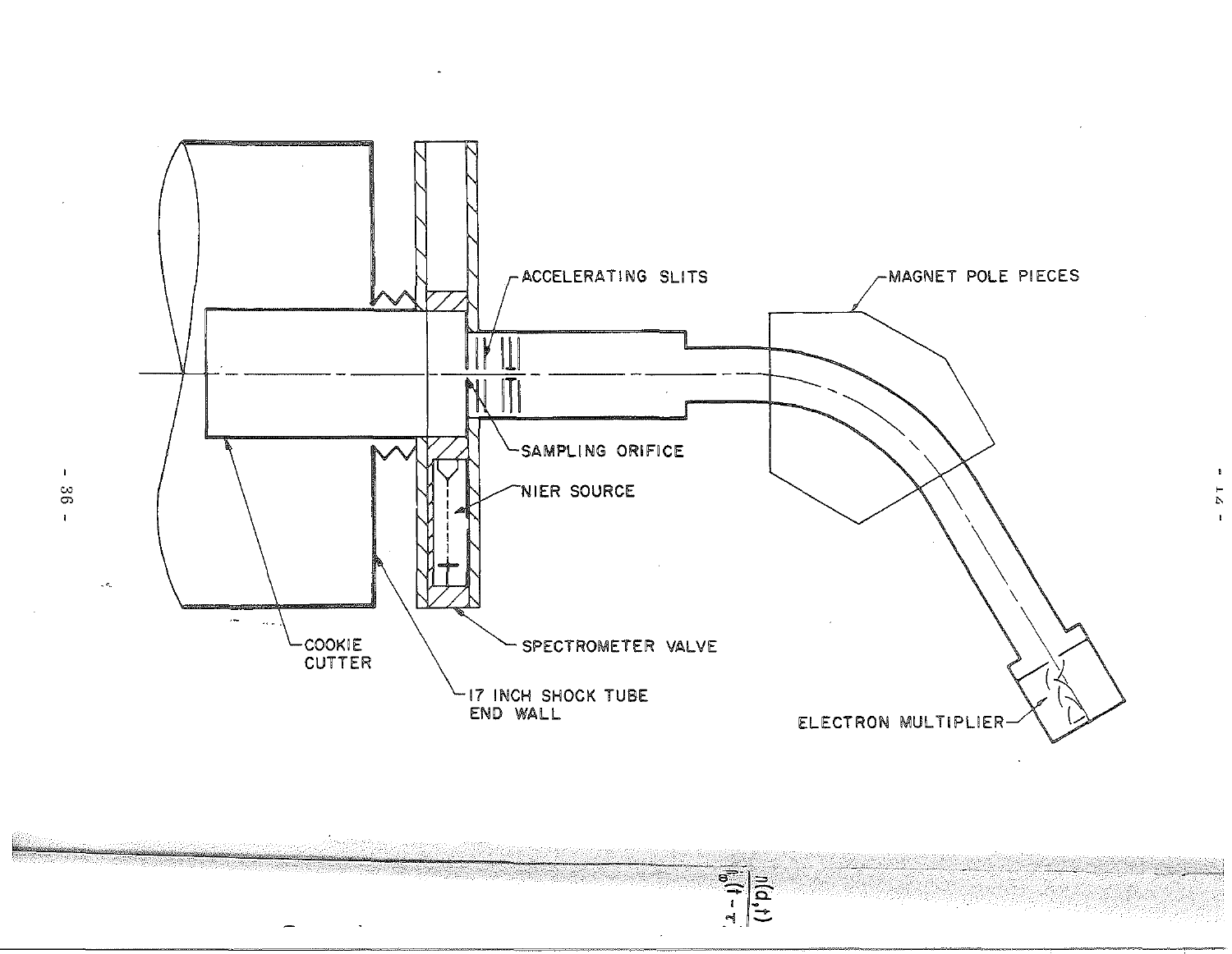

Fig. 9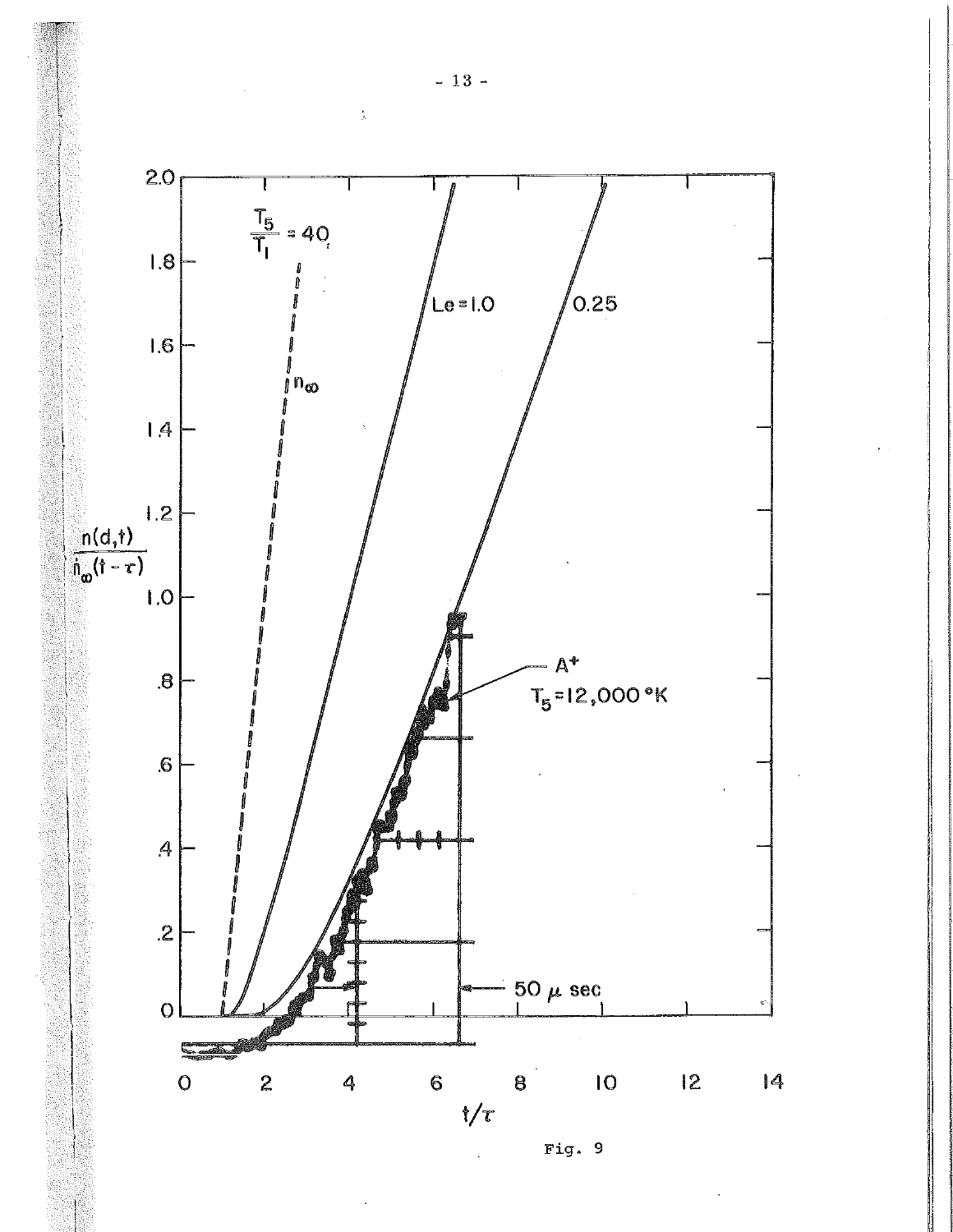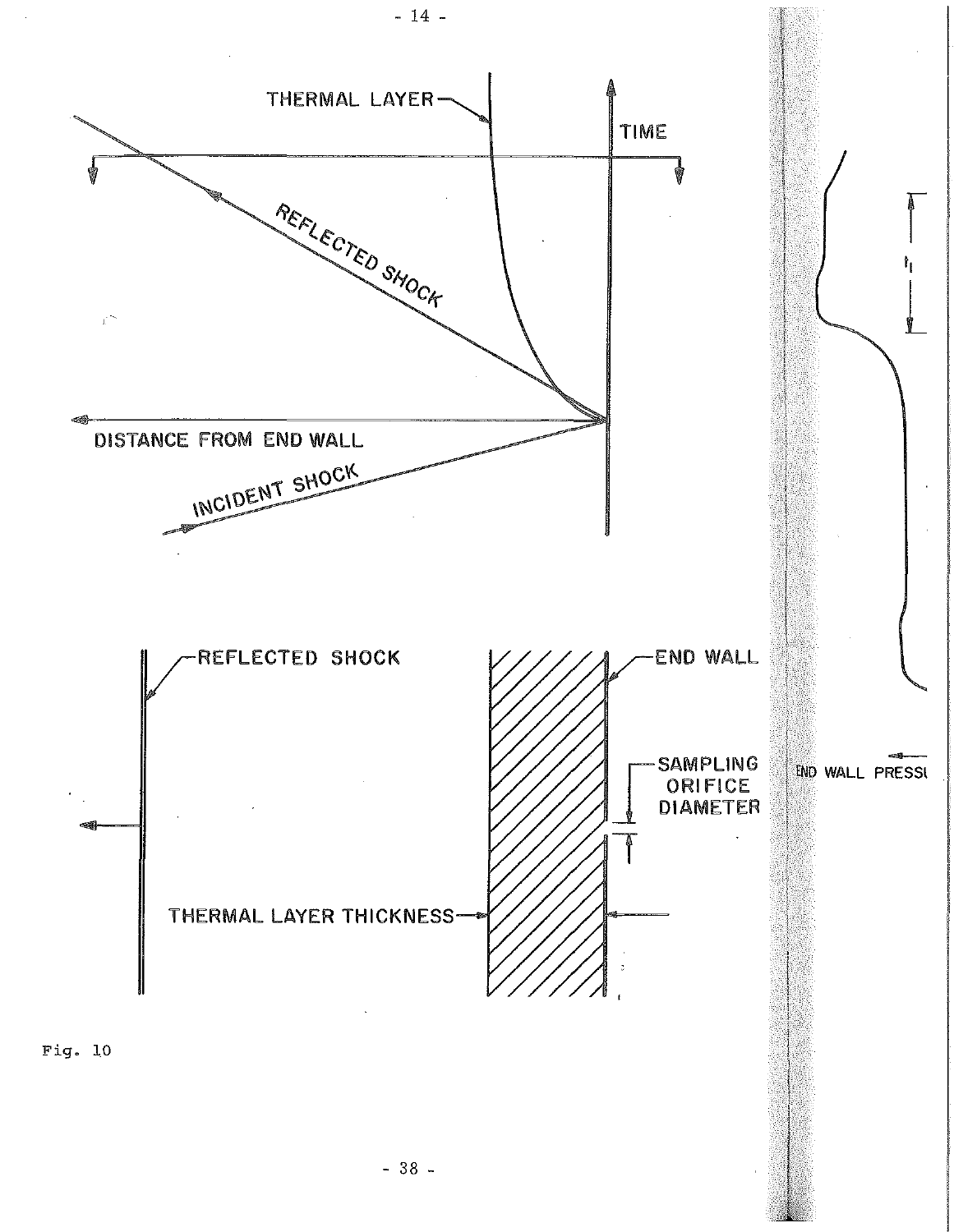

 $-39 -$ 

 $-15 -$